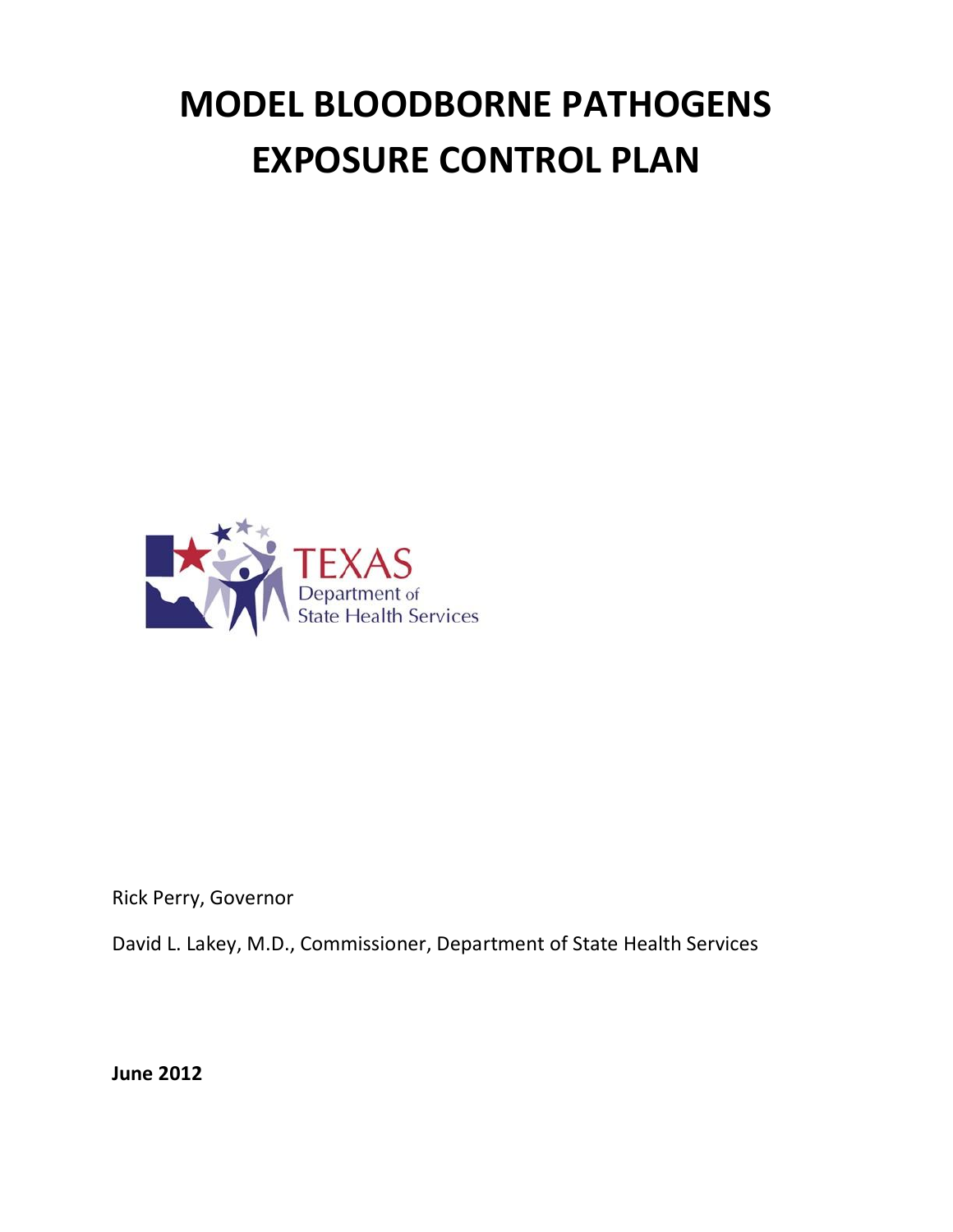# **Table of Contents**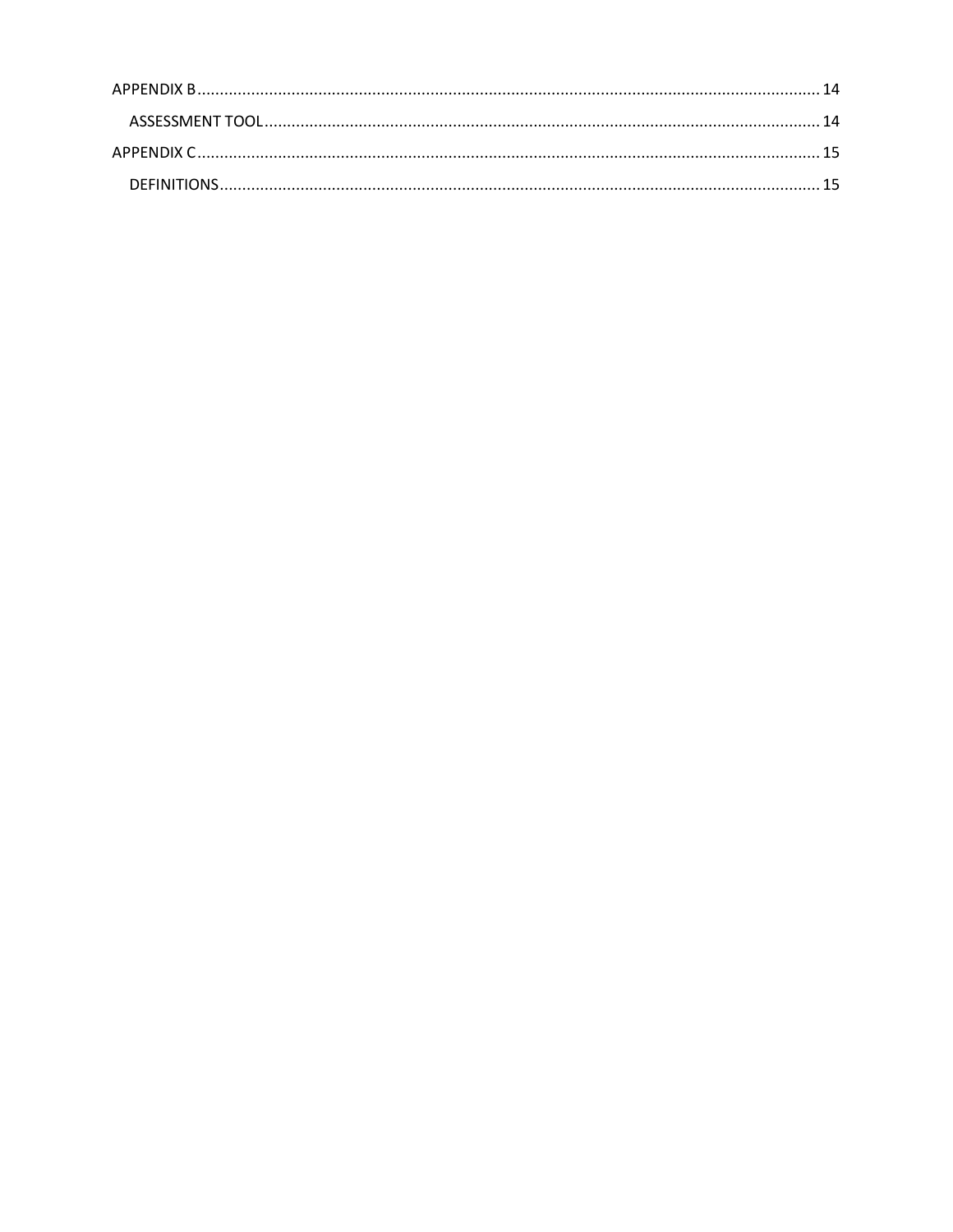# **BLOODBORNE PATHOGENS EXPOSURE CONTROL PLAN**

# **CHAPTER 81, HEALTH AND SAFETY CODE**

# **SUBCHAPTER H**

## <span id="page-3-0"></span>**MINIMUM STANDARD**

This exposure control plan (plan) is adopted as the minimum standard to implement the Bloodborne Pathogens Exposure Control Plan required in Health and Safety Code, §81.304.

#### <span id="page-3-1"></span>**Applicability**

These minimum standards apply to a governmental unit that employs employees who: provide services in a public or private facility providing health care related services, including a home health care organization; or otherwise have a risk of exposure to blood or other potentially infectious material (OPIM).

#### <span id="page-3-2"></span>**Purpose**

The Bloodborne Pathogens Exposure Control Plan is to reduce or eliminate occupational exposure to bloodborne pathogens and OPIM.

#### <span id="page-3-3"></span>**Guidance**

This plan is provided by the department to be analogous with Title 29 Code of Federal Regulation §1910.1030, Occupational Safety and Health Administration (OSHA), Bloodborne Pathogens Standard as specified in Health and Safety Code, §81.304. Employers should review the plan for particular requirements as applicable to their specific situation. Governmental units may modify the plan appropriately to their respective practice settings. Employers will need to include provisions relevant to their particular facility or organization in order to develop an effective, comprehensive exposure control plan.

#### <span id="page-3-4"></span>**Review**

Employers review annually the exposure control plan, update when necessary, and document when accomplished.

#### <span id="page-3-5"></span>**INSTRUCTIONS**

When parentheses are noted, specific details for modification are present in instruction form.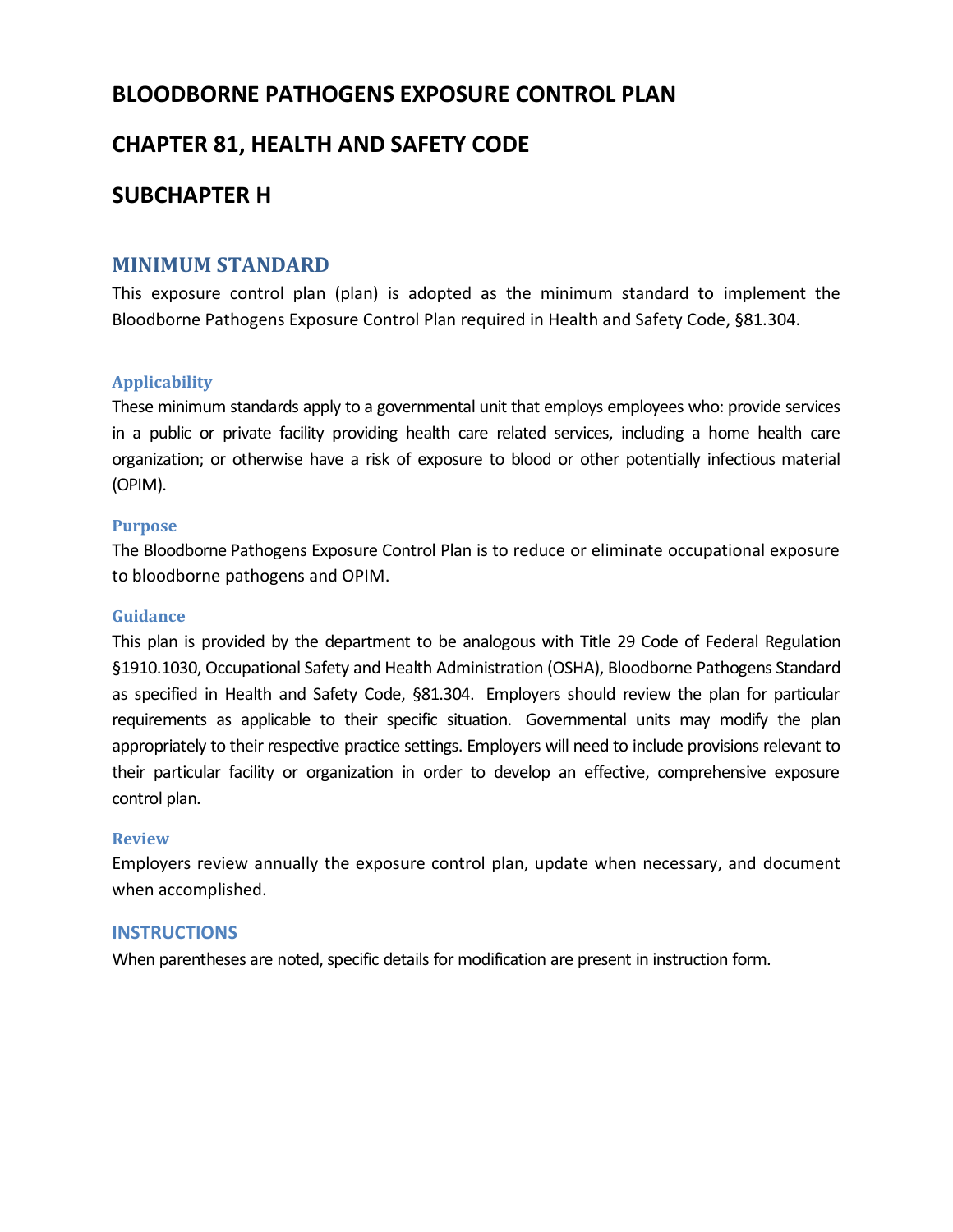# **BLOODBORNE PATHOGENS EXPOSURE CONTROL PLAN**

<span id="page-4-0"></span>Facility Name: \_\_\_\_\_\_\_\_\_\_\_\_\_\_\_\_\_\_\_\_\_\_\_\_\_\_\_\_\_\_\_\_\_\_\_\_\_\_\_\_\_\_\_\_\_\_\_\_\_\_\_\_\_\_\_\_\_\_\_\_\_

Date of Preparation: \_\_\_\_\_\_\_\_\_\_\_\_\_\_\_\_\_\_\_\_\_\_\_\_\_\_\_\_\_\_\_\_\_\_\_\_\_\_\_\_\_\_\_\_\_\_\_\_\_\_\_\_\_\_\_\_

In accordance with Health and Safety Code, Chapter 81, Subchapter H, and analogous to OSHA Bloodborne Pathogens Standard, the following exposure control plan exists:

# <span id="page-4-1"></span>**1. EXPOSURE DETERMINATION**

The Texas Department of State Health Services (department) Bloodborne Pathogens Exposure Control Plan (plan) requires employers to perform an exposure determination for employees who have occupational exposure to blood or other potentially infectious materials. The exposure determination is made without regard to the use of personal protective equipment. This exposure determination is required to list all job classifications in which employees have occupational exposure, regardless of frequency. The following job classifications apply:

(List the job titles appropriate to this facility or organization; for example, nurse, fireman, etc.)

| 1) |  |  |
|----|--|--|
| 2) |  |  |
| 3) |  |  |
| 4) |  |  |

The job descriptions for the above employees encompass the potential occupational exposure risks to bloodborne pathogens.

## <span id="page-4-2"></span>**2. IMPLEMENTATION METHODS AND CONTROLS**

The department's plan outlines a schedule and method of implementation for the various elements of the exposure control plan.

#### <span id="page-4-3"></span>**Universal Precautions**

Universal precautions are observed to prevent contact with blood or other potentially infectious materials. All blood or OPIM are considered infectious regardless of the perceived status of the source individual.

#### <span id="page-4-4"></span>**Engineering and Work Practice Controls**

Engineering and work practice controls are used to eliminate or minimize exposure to employees. Where occupational exposure remains after institution of these controls, personal protective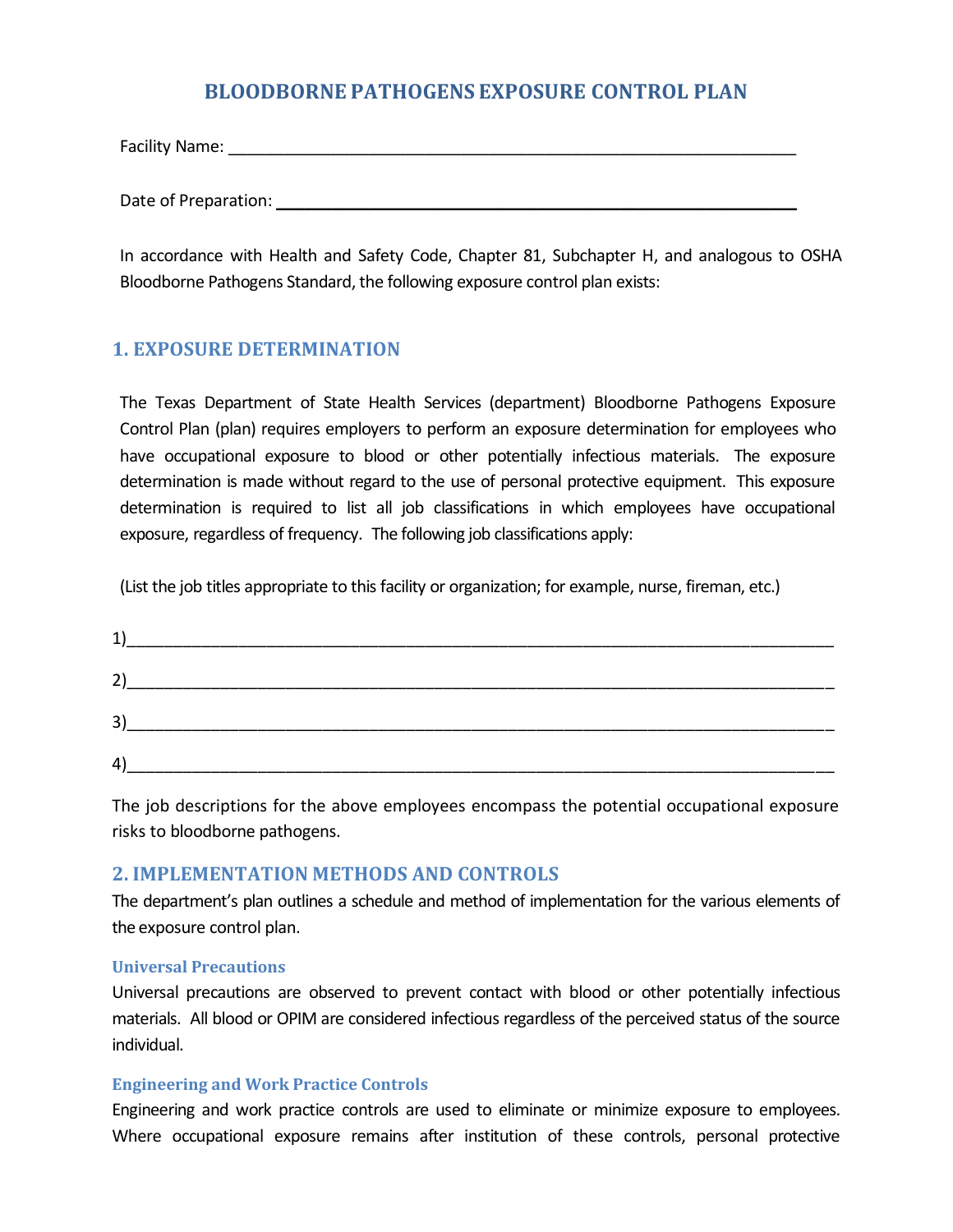equipment is used. Examples include safety design devices, sharps containers, needleless systems, sharps with engineered sharps injury protection for employees, passing instruments in a neutral zone, etc.

Supervisors and workers examine and maintain engineering and work practice controls within the work center on a regular schedule.

#### <span id="page-5-0"></span>**Hand Washing**

Handwashing facilities are available to the employees who may incur exposure to blood or other potentially infectious materials. The department's plan requires that these facilities be readily accessible.

If handwashing facilities are not feasible, the employer is required to provide either an antiseptic cleanser in conjunction with a clean cloth/paper towels, antiseptic towelettes or waterless disinfectant. If these alternatives are used, then the hands are to be washed with soap and running water as soon as feasible.

After removal of personal protective gloves, employees wash hands and any other potentially contaminated skin area immediately or as soon as feasible with soap and water. If employees incur exposure to their skin or mucous membranes, then those areas are washed with soap and water or flushed with water as appropriate as soon as feasible following contact.

#### <span id="page-5-1"></span>**Needles**

Contaminated needles and other contaminated sharps are not bent, recapped, removed, sheared, or purposely broken. The department's plan allows an exception to this if no alternative is feasible and the action is required by a specific medical procedure. If such action is required, then the recapping or removal of the needle must be done by the use of a device or a one-handed technique.

#### <span id="page-5-2"></span>**Contaminated Sharps Discarding and Containment**

Contaminated sharps are discarded immediately or as soon as feasible in containers that are closable, puncture resistant, leakproof on sides and bottom, and biohazard labeled or color-coded. During use, containers for contaminated sharps are easily accessible to personnel; located as close as is feasible to the immediate area where sharps are being used or can be reasonably anticipated to be found (e.g., laundries); maintained upright throughout use; are not allowed to overfill; and replaced routinely.

#### <span id="page-5-3"></span>**Work Area Restrictions**

In work areas where there is a reasonable likelihood of exposure to blood or other potentially infectious materials, employees are not to eat, drink, apply cosmetics or lip balm, smoke, or handle contact lenses. Food and beverages are not to be kept in refrigerators, freezers, shelves, cabinets, or on counter/bench tops where blood or other potentially infectious materials are present.

Mouth pipetting/suctioning of blood or other potentially infectious materials is prohibited.

All procedures are conducted in a manner to minimize splashing, spraying, splattering, and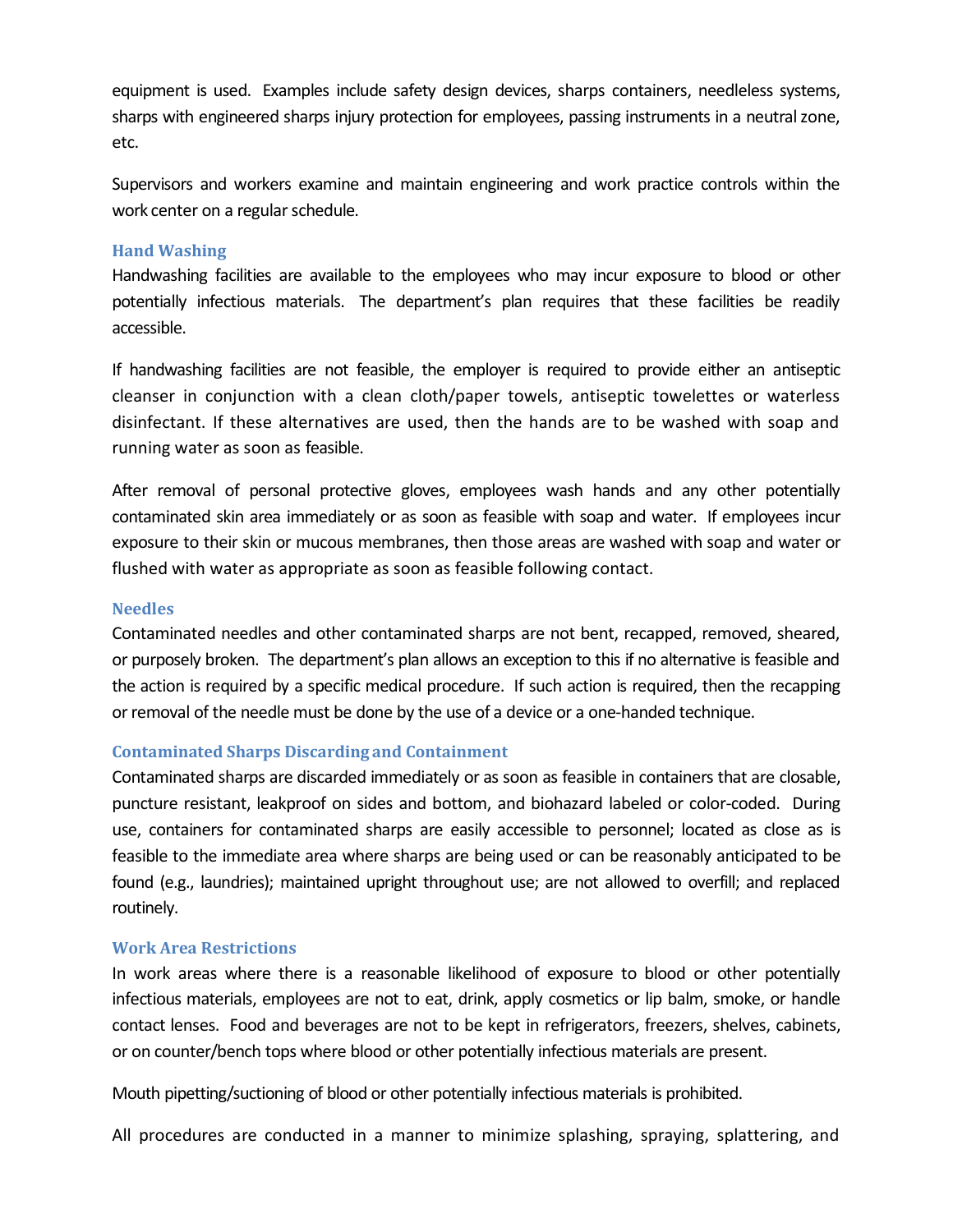generation of droplets of blood or other potentially infectious materials.

#### <span id="page-6-0"></span>**Collection of Specimens**

Specimens of blood or other potentially infectious materials are placed in a container, which prevents leakage during the collection, handling, processing, storage, transport, or shipping of the specimens. The container used for this purpose is labeled with a biohazard label or color-coded unless universal precautions are used throughout the procedure and the specimens and containers remain in the facility. Specimens of blood and other potentially infectious body substances or fluids are usually collected within a hospital, doctor's office, clinic, or laboratory setting. Labeling of these specimens should be done according to the agency's specimen collection procedure. This procedure should address placing the specimen in a container, which prevents leakage during the collection, handling, processing, storage, transport, or shipping of the specimens. In facilities where specimen containers are sent to other facilities and/or universal precautions are not used throughout the procedure, a biohazard or color- coded label should be affixed to the outside of the container.

If outside contamination of the primary container occurs, the primary container is placed within a secondary container, which prevents leakage during the handling, processing, storage, transport, or shipping of the specimen. The secondary container is labeled with a biohazard label or color-coded.

Any specimen, which could puncture a primary container, is placed within a secondary container, which is puncture proof.

#### <span id="page-6-1"></span>**Contaminated Equipment**

Equipment which may become contaminated with blood or other potentially infectious materials is examined prior to servicing or shipping and decontaminated as necessary unless the decontamination of the equipment is not feasible. Employers place a biohazard label on all portions of contaminated equipment that remain to inform employees, service representatives, and/or the manufacturer, as appropriate.

#### <span id="page-6-2"></span>**Personal Protective Equipment**

All personal protective equipment used is provided without cost to employees. Personal protective equipment is chosen based on the anticipated exposure to blood or other potentially infectious materials. The protective equipment is considered appropriate only if it does not permit blood or other potentially infectious materials to pass through or reach the employee's clothing, skin, eyes, mouth, or other mucous membranes under normal conditions of use and for the duration of the time which the protective equipment is used. Examples of personal protective equipment include gloves, eyewear with side shields, gowns, lab coats, aprons, shoe covers, face shields, and masks. All personal protective equipment is fluid resistant.

All personal protective equipment is cleaned, laundered, and disposed of by the employer at no cost to employees. All repairs and replacements are made by the employer at no cost to employees.

All garments which are penetrated by blood are removed immediately or as soon as feasible and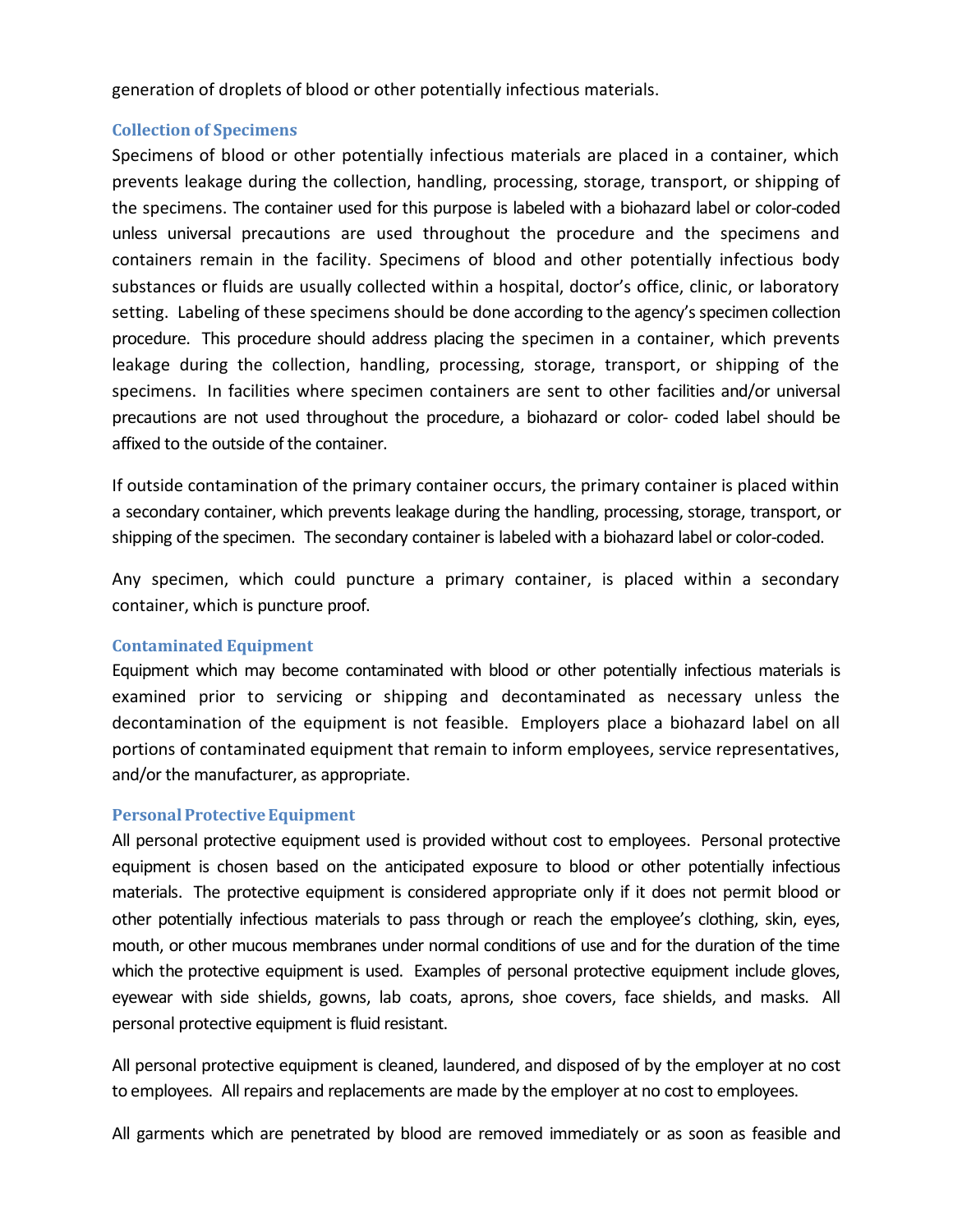placed in the appropriate container. All personal protective equipment is removed prior to leaving the work area and placed in the designated receptacle.

Gloves are worn where it is reasonably anticipated that employees will have hand contact with blood, other potentially infectious materials, non-intact skin, and mucous membranes. Latex sensitive employees are provided with suitable alternative personal protective equipment.

Disposable gloves are not to be washed or decontaminated for re-use and are to be replaced as soon as practical when they become contaminated or as soon as feasible if they are torn, punctured, or when their ability to function as a barrier is compromised.

Utility gloves may be decontaminated for re-use provided that the integrity of the glove is not compromised. Utility gloves are discarded if they are cracked, peeling, torn, punctured, exhibit other signs of deterioration, or when their ability to function as a barrier is compromised.

Masks in combination with eye protection devices, such as goggles, glasses with solid side shield, or chin length face shields, are required to be worn whenever splashes, spray, splatter, or droplets of blood or other potentially infectious materials may be generated and eye, nose, or mouth contamination can reasonably be anticipated.

Surgical caps or hoods and/or fluid resistant shoe covers or boots are worn in instances when gross contamination can reasonably be anticipated.

#### <span id="page-7-0"></span>**Housekeeping**

Employers shall ensure that the worksite is maintained in a clean and sanitary condition. The employer shall determine and implement an appropriate written schedule for cleaning and method of decontamination based upon the location within the facility, the type of surface to be cleaned, type of soil present, and tasks or procedures being performed in the area.

All contaminated work surfaces are decontaminated after completion of procedures, immediately or as soon as feasible after any spill of blood or other potentially infectious materials, and at the end of the work shift.

Protective coverings (e.g., plastic wrap, aluminum foil, etc.) used to cover equipment and environmental surfaces are removed and replaced as soon as feasible when they become contaminated or at the end of the work shift.

All bins, pails, cans, and similar receptacles are inspected and decontaminated on a regularly scheduled basis.

Any broken glassware which may be contaminated is not picked up directly with the hands.

## <span id="page-7-1"></span>**Regulated Waste Disposal**

All contaminated sharps are discarded as soon as feasible in sharps containers located as close to the point of use as feasible in each work area.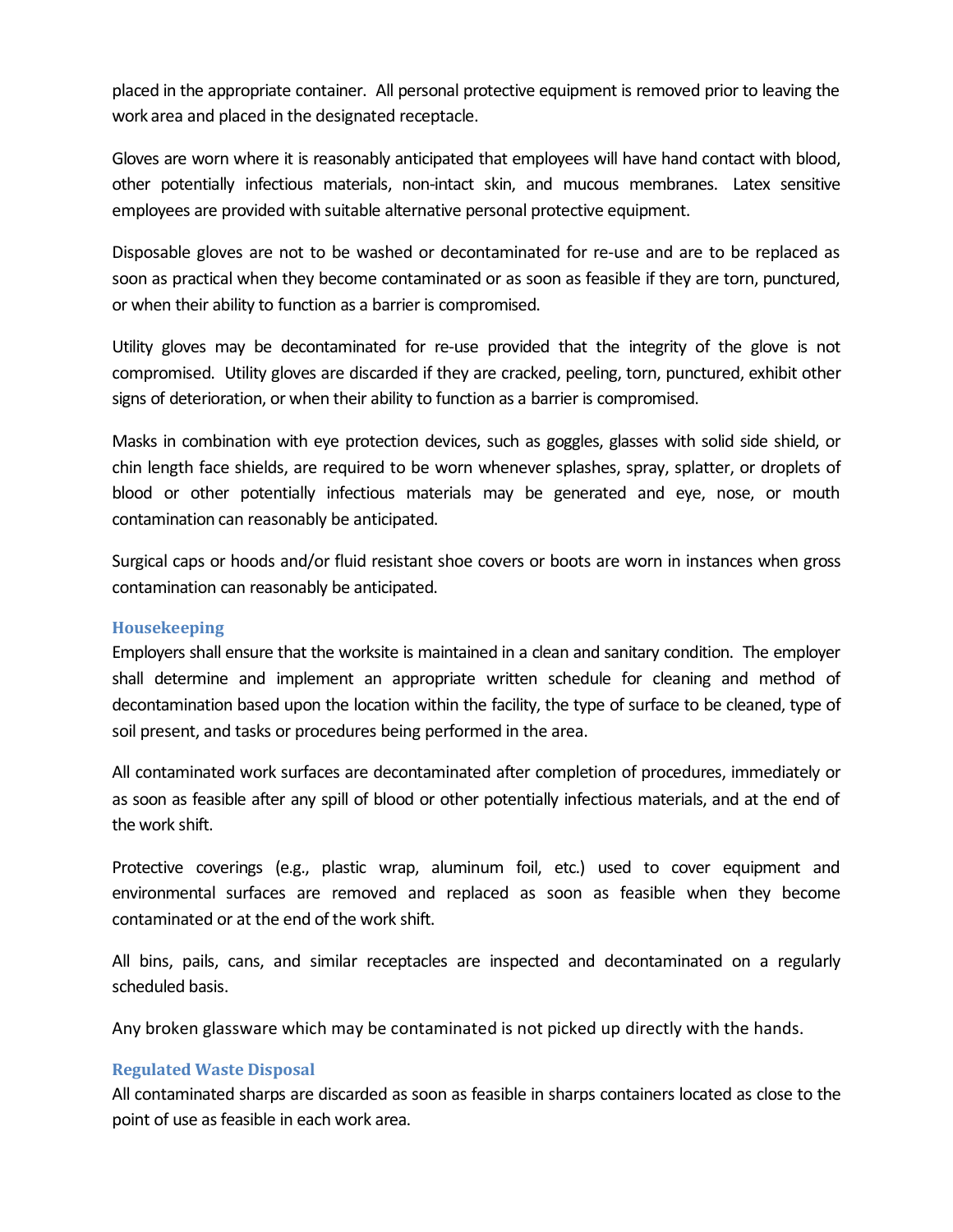Regulated waste other than sharps is placed in appropriate containers that are closable, leak resistant, labeled with a biohazard label or color-coded, and closed prior to removal. If outside contamination of the regulated waste container occurs, it is placed in a second container that is also closable, leak proof, labeled with a biohazard label or color-coded, and closed prior to removal.

All regulated waste is properly disposed of in accordance with federal, state, county, and local requirements.

#### <span id="page-8-0"></span>**Laundry Procedures**

Although soiled linen may be contaminated with pathogenic microorganisms, the risk of disease transmission is negligible if it is handled, transported, and laundered in a manner that avoids transfer of microorganisms to patients, personnel, and environments. Rather than rigid rules and regulations, hygienic and commonsense storage and processing of clean and soiled linen is recommended. The methods for handling, transporting, and laundering of soiled linen are determined by the agencies written policy and any applicable regulations.

Laundry is cleaned at: (designate onsite or name offsite facility).

## <span id="page-8-1"></span>**3. HEPATITIS B VACCINE**

All employees who have been identified as having occupational exposure to blood or other potentially infectious materials are offered the hepatitis B vaccine, at no cost to the employee, under the supervision of a licensed physician or licensed healthcare professional. The vaccine is offered after bloodborne pathogens training and within 10 working days of their initial assignment to work unless the employee has previously received the complete hepatitis B vaccination series, antibody testing has revealed that the employee is immune, or that the vaccine is contraindicated for medical reasons. Employees receive the vaccine at (state location, such as Employee Health Services, Immunization Clinic, etc.)

Employees who decline the Hepatitis B vaccine sign a declination statement (See appendix A of this exposure control plan).

Employees who initially decline the vaccine but who later elect to receive it may then have the vaccine provided at no cost.

## <span id="page-8-2"></span>**4. POST EXPOSURE EVALUATIONAND FOLLOW UP**

When the employee incurs an exposure incident, the employee reports to (state location, as Employee Health Services, or designated person as Employee Health Nurse). All employees who incur an exposure incident are offered a confidential medical evaluation and follow up as follows:

- 1. Documentation of the route(s) of exposure and the circumstances related to the incident.
- 2. Identification and documentation of the source individual, unless the employer can establish that identification is infeasible or prohibited by state or local law. After obtaining consent, unless law allows testing without consent, the blood of the source individual should be tested for HIV/HBV infectivity, unless the employer can establish that testing of the source is infeasible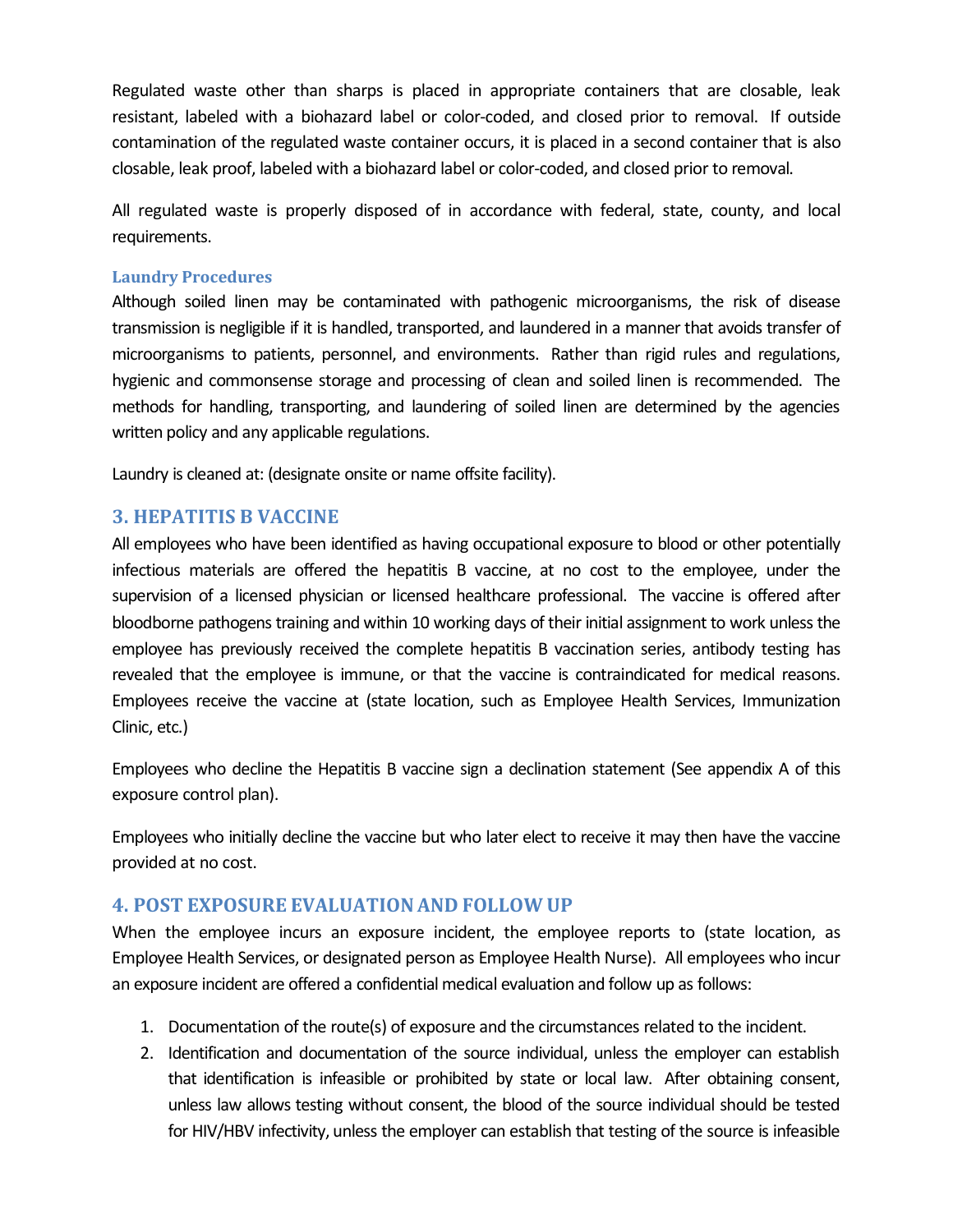or prohibited by state or local law.

- 3. The results of testing of the source individual are made available to the exposed employee with the employee informed about the applicable laws and regulations concerning disclosure of the identity and infectivity of the source individual.
- 4. The employee is offered the option of having his/her blood collected for testing of the employee's HIV/HBV/HCV serological status. The blood sample is preserved for at least 90 days to allow the employee to decide if the blood should be tested for HIV serological status. If the employee decides prior to that time that the testing will be conducted, then testing is done as soon as feasible.
- 5. The employee is offered post exposure prophylaxis in accordance with the current recommendations of the U.S. Public Health Service.
- 6. The employee is given appropriate counseling concerning infection status, results and interpretations of tests, and precautions to take during the period after the exposure incident.
- 7. The employee is informed about what potential illnesses can develop and to seek early medical evaluation and subsequent treatment.
- 8. The following person(s) \_\_\_\_\_\_\_\_\_\_\_\_\_\_\_\_\_\_\_\_\_\_\_\_\_\_\_\_\_\_ is(are) designated to assure that the policy outlined here is effectively carried out and maintains records related to this policy.

## <span id="page-9-0"></span>**Interaction with Healthcare Professionals**

A written opinion is obtained from the healthcare professional who evaluates employees of this facility or organization after an exposure incident. In order for the healthcare professional to adequately evaluate the employee, the healthcare professional is provided with:

- 1. a copy of the (facility's or organization's) exposure control plan;
- 2. a description of the exposed employee's duties as they relate to the exposure incident;
- 3. documentation of the route(s) of exposure and circumstances under which the exposure occurred;
- 4. results of the source individual's blood tests (if available); and,
- 5. medical records relevant to the appropriate treatment of the employee.

Written opinions are obtained from the healthcare professional in the following instances:

- 1. when the employee is sent to obtain the Hepatitis B vaccine, or
- 2. whenever the employee is sent to a healthcare professional following an exposure incident.

Healthcare professionals are instructed to limit their written opinions to:

- 1. whether the Hepatitis B vaccine is indicated;
- 2. whether the employee has received the vaccine;
- 3. the evaluation following an exposure incident;
- 4. whether the employee has been informed of the results of the evaluation;
- 5. whether the employee has been told about any medical conditions resulting from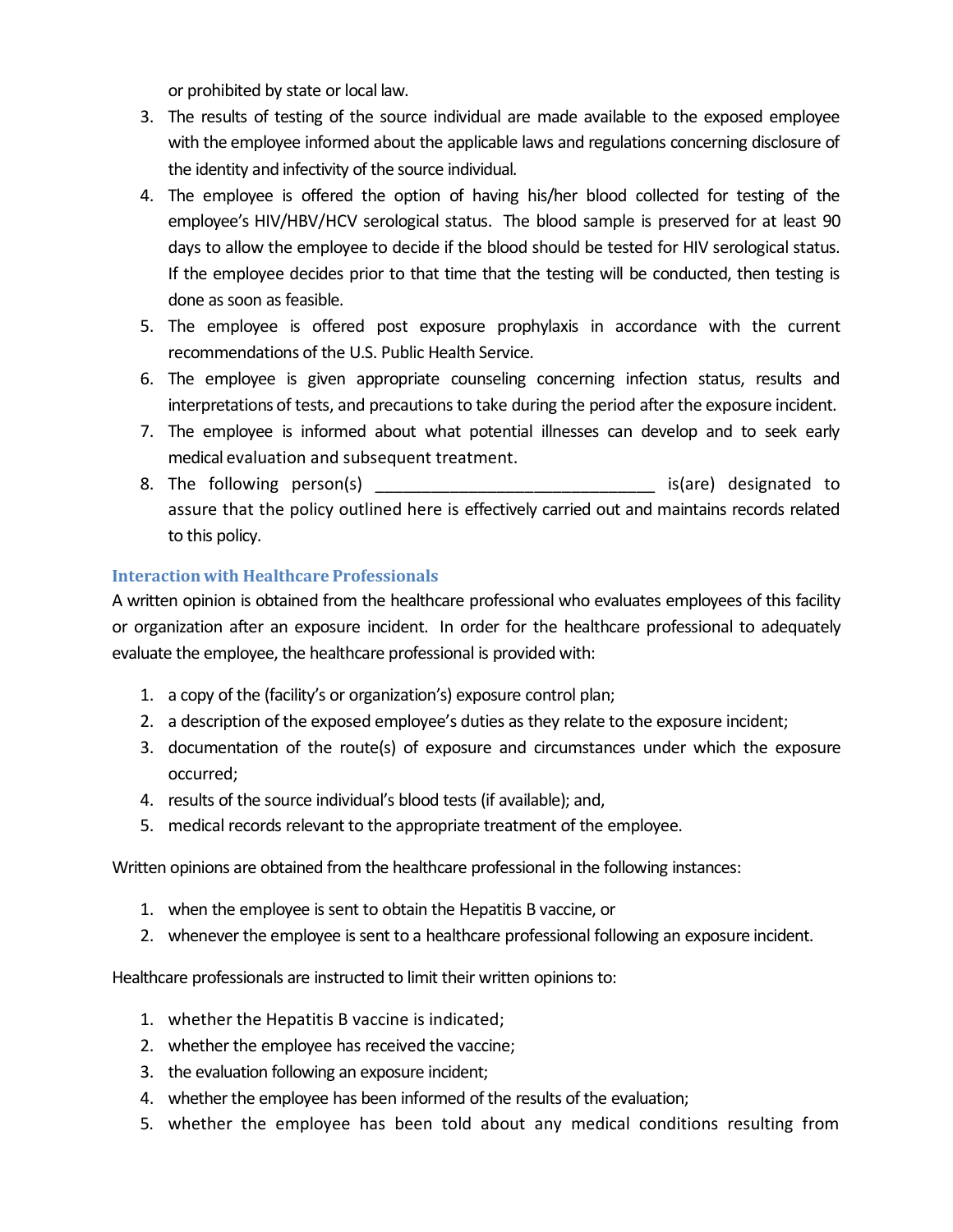exposure to blood or other potentially infectious materials which require further evaluation or treatment (all other findings or diagnosis shall remain confidential and shall not be included in the written report ); and,

6. whether the healthcare professional's written opinion is provided to the employee within15 days of completion of the evaluation.

# <span id="page-10-0"></span>**5. COMMUNICATION ABOUT HAZARDS TO EMPLOYEES**

## <span id="page-10-1"></span>**Use of BiohazardLabels**

Agencies should have a procedure that determines when biohazard-warning labels are to be affixed to containers or placed in color-coded bags. The procedure should include the types of materials that should be labeled as biohazard material. These materials may include but are not limited to, regulated waste, refrigerators and freezers containing blood or other potentially infectious materials, and other containers used to store, transport, orship blood or other potentially infectious materials.

#### <span id="page-10-2"></span>**Training**

Training for all employees is conducted prior to initial assignment to tasks where occupational exposure may occur. All employees also receive annual refresher training. This training is to be conducted within one year of the employee's previous training.

Training for employees is conducted by a person knowledgeable in the subject matter and includes an explanation of the following:

- 1. Chapter 96. Bloodborne Pathogen Control
- 2. OSHA Bloodborne Pathogen Final Rule;
- 3. epidemiology and symptomatology of bloodborne diseases;
- 4. modes of transmission of bloodborne pathogens;
- 5. (this facility's or organization's) exposure control plan (i.e., points of the plan, lines of responsibility, how the plan will be implemented, where to access plan, etc.);
- 6. procedures which might cause exposure to blood or other potentially infectious materials at this facility;
- 7. control methods which are used at the facility to control exposure to blood or other potentially infectious materials;
- 8. personal protective equipment available at this facility (types, use, location, etc.);
- 9. hepatitis B vaccine program at the facility;
- 10. procedures to follow in an emergency involving blood or other potentially infectious materials;
- 11. procedures to follow if an exposure incident occurs, to include U.S. Public Health Service Post Exposure Prophylaxis Guidelines;
- 12. post exposure evaluation and follow up;
- 13. signs and labels used at the facility; and,
- 14. an opportunity to ask questions with the individual conducting the training.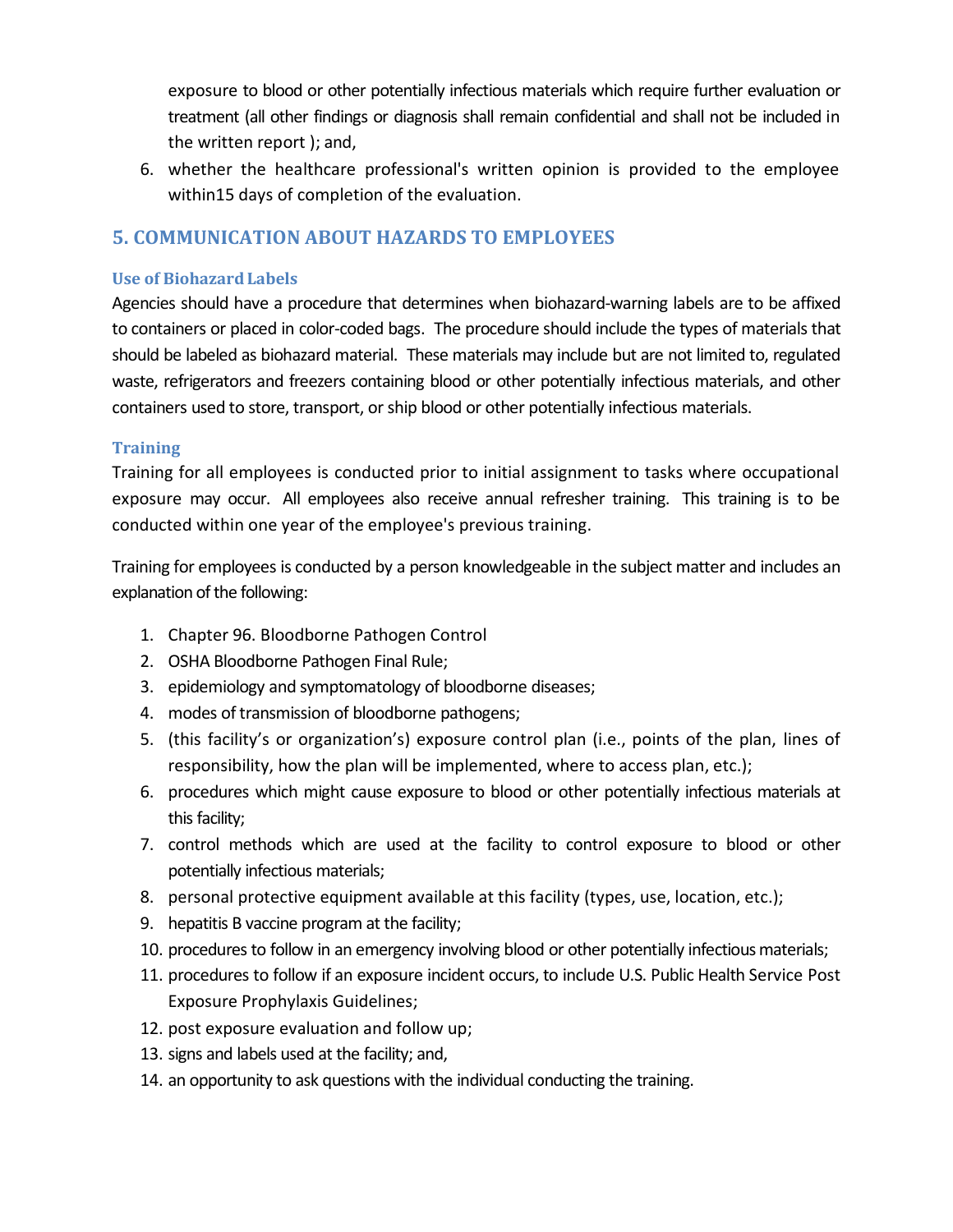## <span id="page-11-0"></span>**6. RECORDKEEPING**

According to OSHA's Bloodborne Pathogens Standard, medical records are maintained by: (list name or department responsible for maintaining medical records).

## <span id="page-11-1"></span>**7. ANNUAL REVIEW**

This employer shall annually review the exposure control plan (see Appendix B for a sample form). The review shall include:

- 1. a list of new tasks that affect occupational exposure;
- 2. modifications of tasks and procedures;
- 3. evaluation of available engineering controls including engineered-safer needle devices;
- 4. a list of new employee positions with potential for occupational exposure, and
- 5. solicited and documented input from non-managerial employees responsible for direct patient care for engineering and work practice controls.

|                          | Date                 |
|--------------------------|----------------------|
|                          | Date _______________ |
|                          |                      |
| Signature ______________ | Date                 |
| Signature_               | Date                 |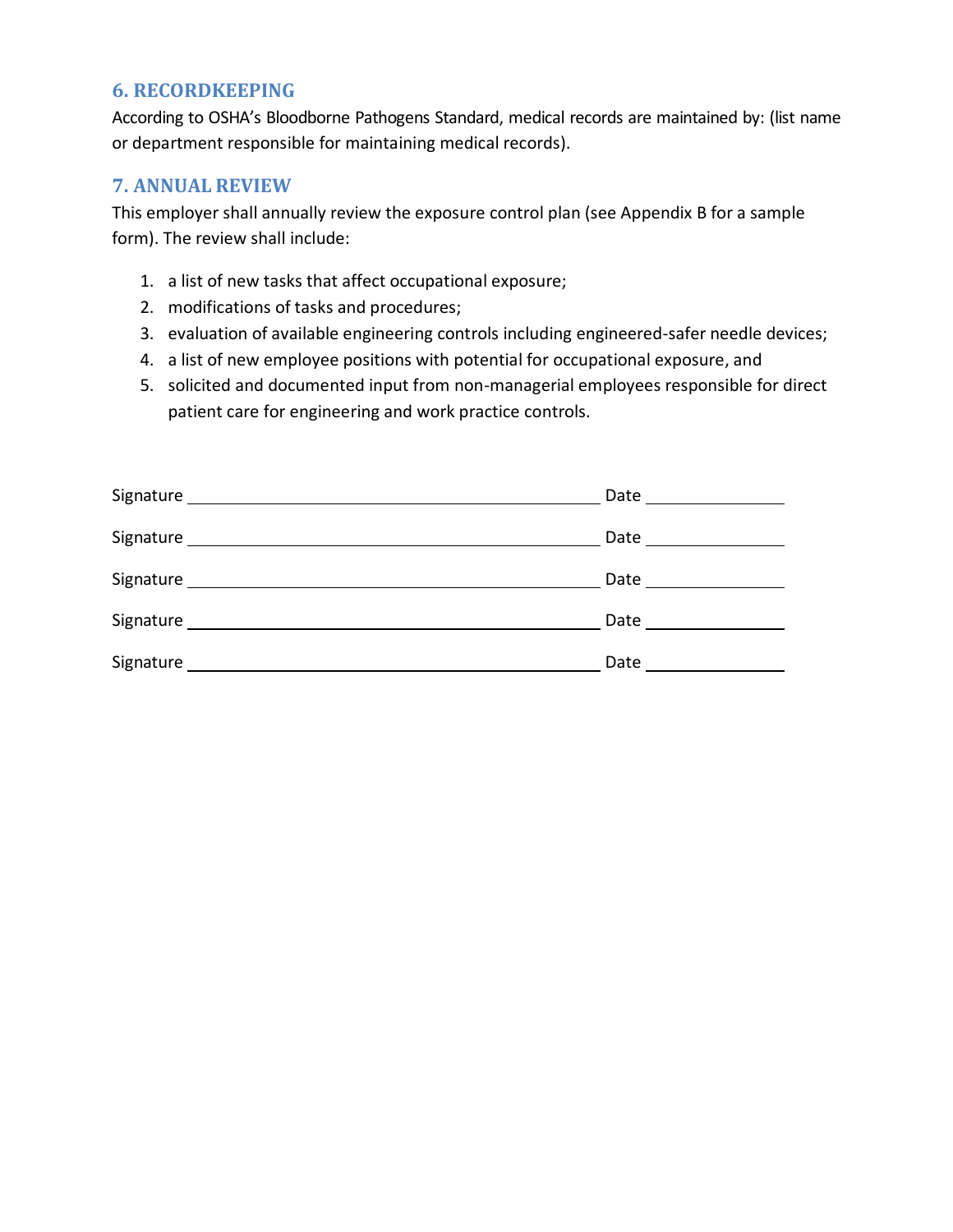# <span id="page-12-0"></span>**APPENDIX A**

## <span id="page-12-1"></span>**HEPATITIS B VACCINE DECLINATION STATEMENT**

I understand that due to my occupational exposure to blood or other potentially infectious materials I may be at risk of acquiring hepatitis B virus (HBV) infection. I have been given the opportunity to be vaccinated with hepatitis B vaccine, at no charge to myself. However, I decline hepatitis B vaccination at this time. I understand that by declining this vaccine, I continue to be at risk of acquiring hepatitis B, a serious disease. If, in the future, I continue to have occupational exposure to blood or other potentially infectious materials and I want to be vaccinated with hepatitis B vaccine, I can receive the vaccination series at no charge to myself.

| Signature | лате |  |
|-----------|------|--|
|           |      |  |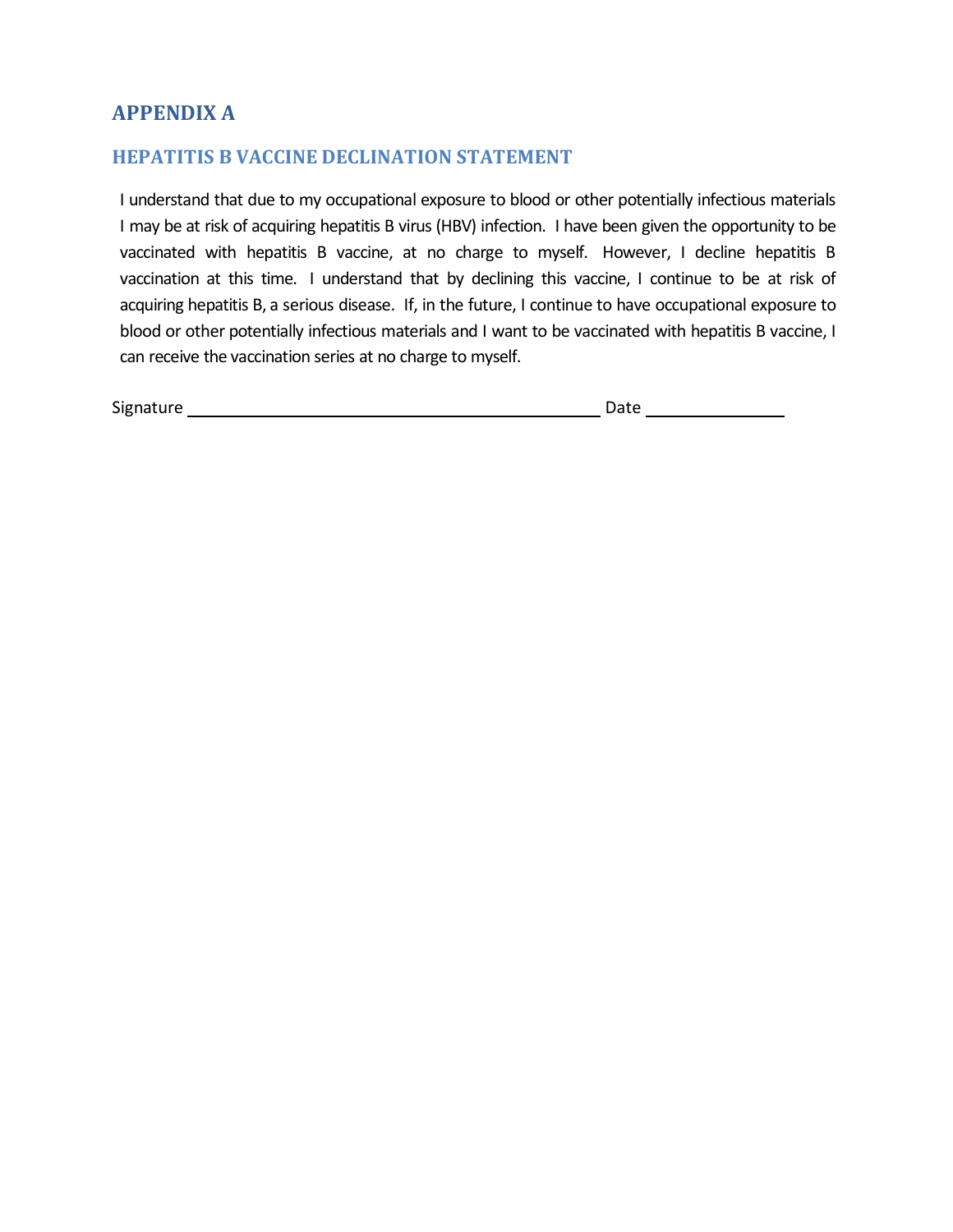# <span id="page-13-0"></span>**APPENDIX B**

# <span id="page-13-1"></span>**ASSESSMENT TOOL**

|    |                                                                                                                     | <b>YES</b> | <b>NO</b> |
|----|---------------------------------------------------------------------------------------------------------------------|------------|-----------|
| 1. | The exposure control plan is located in each work center                                                            |            |           |
| 2. | Employees at occupational risk for bloodborne pathogens exposure are identified                                     |            |           |
| 3. | Employees comply with universal precautions when performing duties                                                  |            |           |
| 4. | Employees appropriately use engineering controls in the work center                                                 |            |           |
| 5. | <b>Employees employ safe work practices in performance of duties</b>                                                |            |           |
| 6. | Handwashing facilities are readily accessible in the work centers                                                   |            |           |
| 7. | Employees regularly wash their hands, especially after glove removal                                                |            |           |
| 8. | Employees deposit contaminated sharps in biohazard containers immediately after use                                 |            |           |
| 9. | Employees change filled biohazard containers when full                                                              |            |           |
|    | 10. Employees do not eat, drink, apply cosmetics or lip balm, smoke, or handle                                      |            |           |
|    | contact lenses in the work area                                                                                     |            |           |
|    | 11. Food and beverages are not kept in close proximity to blood or bodily fluids                                    |            |           |
|    | 12. Employees do not mouth pipette/suction blood or bodily fluids                                                   |            |           |
|    | 13. Employees place specimens in leak resistant containers after collection                                         |            |           |
|    | 14. Employees place specimens in biohazard leakproof containers for shipment                                        |            |           |
|    | 15. Employees properly decontaminate equipment before servicing or shipping for repairs                             |            |           |
|    | or place a biohazard label to inform others the equipment remains contaminated                                      |            |           |
|    | 16. Employees wear the designated fluid resistant personal protective equipment/attire                              |            |           |
|    | appropriate for the task at hand                                                                                    |            |           |
|    | 17. Employees place the contaminated personal protective equipment in the<br>appropriate receptacles                |            |           |
|    | 18. Employees maintain a clean environment at all times                                                             |            |           |
|    | 19. Employees use an EPA approved germicide properly to decontaminate and clean<br>the facility and equipment       |            |           |
|    | 20. Employees know the safe procedure for contaminated, broken glass clean up                                       |            |           |
|    | 21. Employees demonstrate knowledge of the agency's policies regarding disposal and                                 |            |           |
|    | transport of regulated waste by placing regular waste, special waste, and/or biohazard                              |            |           |
|    | waste in appropriate containers and transporting the waste according to policy                                      |            |           |
|    | 22. Employees place wet laundry in leak resistant bags or containers and transport used                             |            |           |
|    | laundry in biohazard leakproof containers                                                                           |            |           |
|    | 23. Each employee knows his documented hepatitis B vaccine status                                                   |            |           |
|    | 24. Employees know where and to whom to report exposure incidents                                                   |            |           |
|    | 25. An employee occupational exposure protocol is practiced in accordance with U.S.<br><b>Public Health Service</b> |            |           |
|    | 26. Employees are oriented and receive annual training to the exposure control plan                                 |            |           |
|    | 27. Recording and reporting occupational exposures are conducted in accordance with                                 |            |           |
|    | <b>OSHA's Bloodborne Pathogens Standard</b>                                                                         |            |           |
|    | 28. Medical and training records are maintained in accordance with OSHA's Bloodborne                                |            |           |
|    | <b>Pathogens Standard</b>                                                                                           |            |           |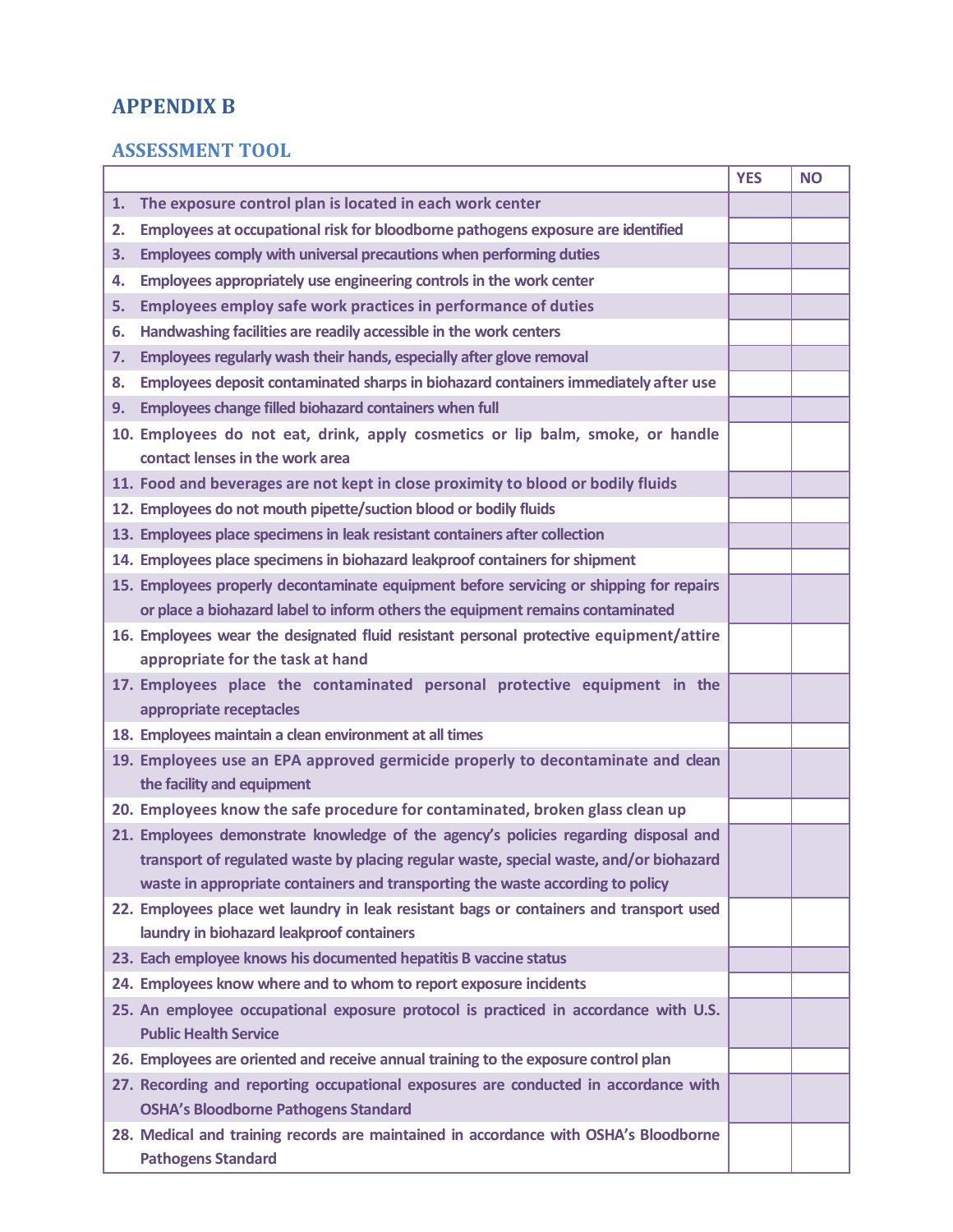# <span id="page-14-0"></span>**APPENDIX C**

#### <span id="page-14-1"></span>**DEFINITIONS**

**Amniotic fluid** — the fluid surrounding the embryo in the mother's womb.

**Antibody —** a substance produced in the blood of an individual which is capable of producing a specific immunity to a specific germ or virus.

**Antigen** — any substance which stimulates the formation of an antibody.

**Biohazard label** — a label affixed to containers of regulated waste, refrigerators/freezers, and other containers used to store, transport, or ship blood and other potentially infectious materials. The label must be fluorescent orange-red in color with the biohazard symbol and the word biohazard on the lower part of the label.

**Blood** — human blood, human blood components, and products made from human blood.

**Bloodborne pathogens** — pathogenic (disease producing) microorganisms that are present in human blood and can cause disease in humans. These pathogens include, but are not limited to, hepatitis B virus (HBV), hepatitis C virus (HCV) and human immunodeficiency virus (HIV).

**Bulk blood and body fluids** — bulk quantities (dripping, pourable) or items saturated with whole blood and blood components, blood specimens, semen, vaginal secretions, cerebrospinal fluid (CSF), synovial fluid, amniotic fluid, peritoneal fluid, peritoneal dialysate, pericardial fluid, pleural fluid, and other body fluids visibly contaminated with blood. Collection devices or reservoirs not emptied prior to disposal should also be treated as infectious waste.

**Cerebrospinal fluid** — a clear, colorless fluid surrounding the brain and spinal cord. It can be withdrawn by performing a spinal puncture.

**Clinical laboratory** — a workplace where diagnostic or other screening procedures are performed on blood or other potentially infectious materials.

**Contaminated** — the presence or the reasonably anticipated presence of blood or other potentially infectious materials on an item or surface.

**Contaminated laundry** — laundry which has been soiled with blood or other potentially infected materials or may contain sharps.

**Contaminated sharp** — any contaminated object that can penetrate the skin including, but not limited to, needles, scalpels, broken glass, capillary tubes, and the exposed ends of dental wires.

**Decontamination** — the use of physical or chemical means to remove, inactivate, or destroy bloodborne pathogens on a surface or item to the point where they are no longer capable of transmitting infectious particles and the surface or item is rendered safe for handling, use, or disposal.

**Engineering controls** — include all control measures that isolate or remove a hazard from the workplace, such as sharps disposal containers, self-sheathing needles, and needleless systems.

**Exposure control plan** — a written program developed and implemented by the employer which sets forth procedures, engineering controls, personal protective equipment, work practices, and other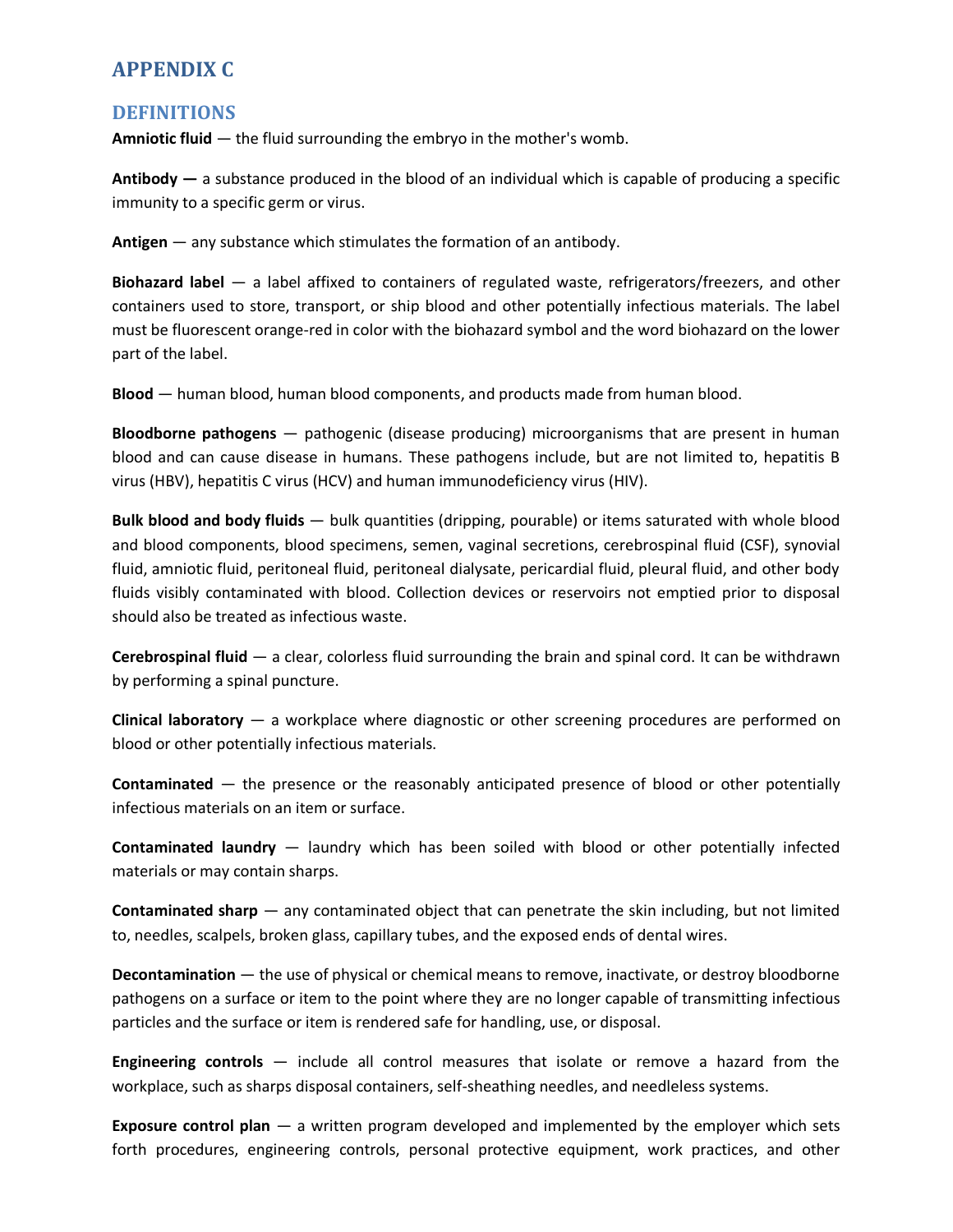methods that are capable of protecting employees from exposure to bloodborne pathogens and meets the requirements spelled out by the OSHA Bloodborne Pathogens Standard.

**Exposure determination** — how and when occupational exposure occurs and which job classification and/or individuals are at risk of exposure without regard to the use of personal protective equipment.

**Exposure incident** — a specific eye, mouth, other mucous membrane, non-intact skin, or parenteral contact with blood or other potentially infectious materials that results from the performance of an employee's duties.

**Hand-washing facilities** — a facility providing an adequate supply of running potable water, soap, and single-use towels, medicated towelettes, or hot air drying machines.

**HBV**— hepatitis B virus

**HCV** — hepatitis C virus

**HIV** — human immunodeficiency virus.

**Human tissue** — recognizable human tissue. It must be buried, incinerated, or rendered completely unrecognizable. Nonhuman tissues are only considered infectious if they are known or suspected to contain pathogens with sufficient virulence and quantity so that exposure to the waste by a susceptible human host could result in an infectious disease.

**Infectious waste** — solid waste which contains pathogens with sufficient virulence and quantity so that exposure to the waste by a susceptible host could result in an infectious disease. The following are *not*  included in the definition of infectious waste but should be placed in containers such as a plastic bag prior to disposal to contain the waste.

- 1) items soiled (not saturated) with body fluids (for example, bandages, tampons, sanitary napkins)
- 2) items soiled with body fluids not included in the definition of infectious waste (for example, diapers)
- 3) intravenous tubing with needles detached

**Medical consultation** — a consultation which takes place between an employee and a licensed healthcare professional for the purpose of determining the employee's medical condition resulting from exposure to blood or other potentially infectious materials as well as any further evaluation or treatment that is required.

**Microbiological lab wastes** — cultures and lab equipment that have come in contact with infectious agents.

**Mucous membranes** — a surface membrane composed of cells that secrete various forms of mucus, as in the lining of the respiratory tract and the gastrointestinal tract.

**Mucus** — a thick liquid secreted by glands lining the nasal passages, the stomach and intestines, the vagina, and so forth.

**Needleless systems —** devices which provide an alternative to needles for various procedures to reduce the risk of injury involving contaminated sharps. Examples include IV medication systems which administer medication or fluids through a catheter port using non-needle connections and jet injection systems which deliver liquid medication beneath the skin or through a muscle.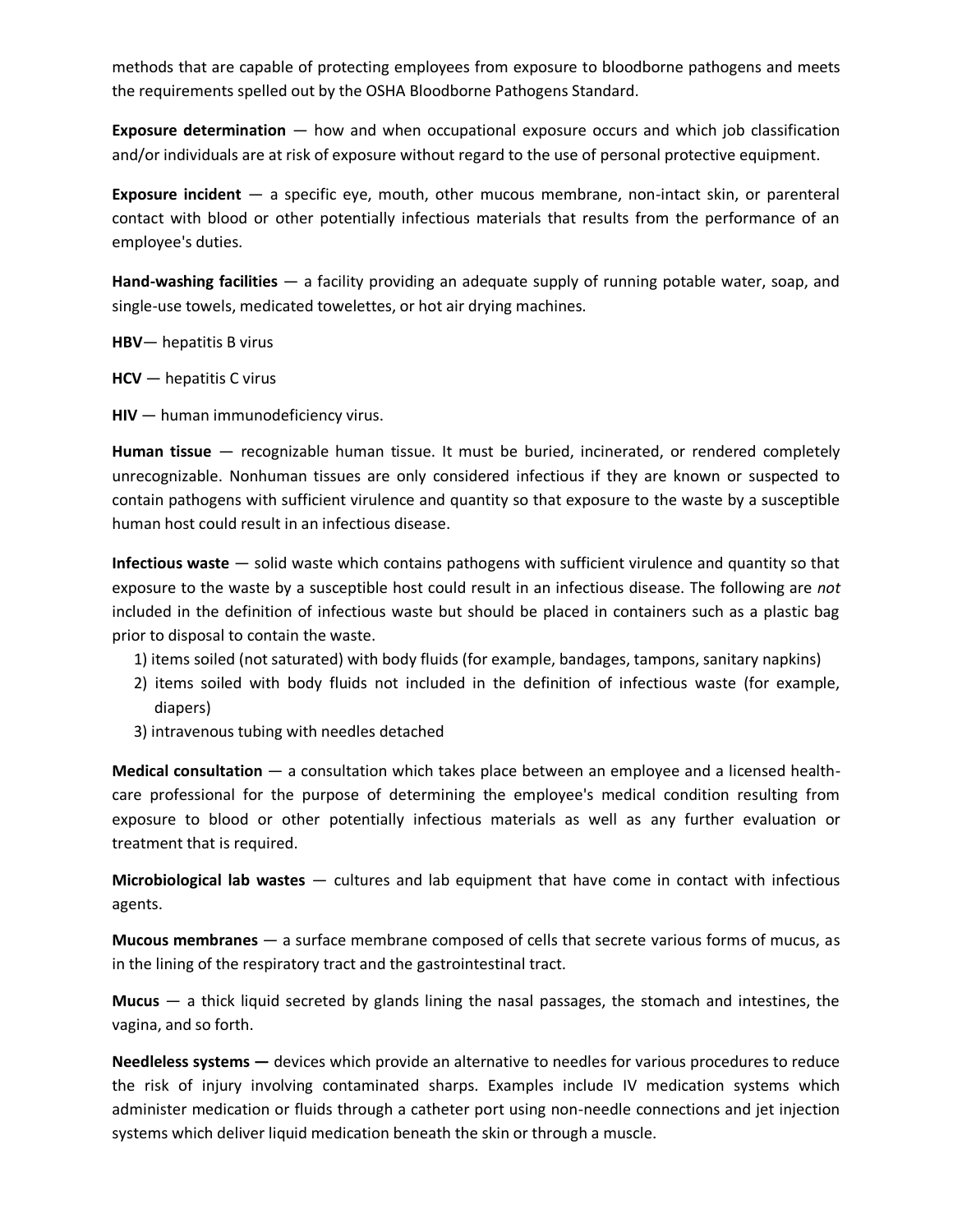**Occupational exposure** — a reasonably anticipated skin, eye, mucous membrane, or parenteral contact with blood or other potentially infectious materials that may result from the performance of an employee's duties.

**OSHA** — the Occupational Safety and Health Administration of the U.S. Department of Labor; the federal agency with safety and health regulatory and enforcement authority for most U.S. industry and business.

**Other potentially infectious materials (OPIM)** – (1) the following human body fluids: semen, vaginal secretions, menstrual blood, vomit, cerebrospinal fluid, synovial fluid, pleural fluid, pericardial fluid, peritoneal fluid, amniotic fluid, saliva in dental procedures, any body fluid visibly contaminated with blood, and all body fluids in situations in which it is difficult or impossible to differentiate between body fluids; (2) any unfixed tissue or organ (other than intact skin) from a human (living or dead); and (3) HIVcontaining cell or tissue cultures; organ cultures; HIV-or HBV-containing culture medium or other solutions; and blood, organs, or other tissues from experimental animals infected with HIV or HBV.

**Parenteral** — piercing mucous membranes or the skin barrier through such events as needlesticks, human bites, cuts, and abrasions.

**Pathogen** — a bacteria or virus capable of causing infection or disease.

**Pericardial fluid** — fluid from around the heart.

**Pericardium** — the sheath of tissue encasing the heart.

**Peritoneal fluid** — the clear straw-colored serous fluid secreted by the cells of the peritoneum.

**Peritoneum** — the lining membrane of the abdominal (peritoneal) cavity, composed of a thin layer of cells.

**Personal protective equipment**— specialized clothing or equipment worn by an employee for protection against a hazard. General work clothes (uniforms, pants, shirts, or blouses) not intended to function as protection against a hazard are not considered to be personal protective equipment. Personal protective equipment may include, but is not limited to, gloves; gowns; laboratory coats; face shields or masks and eye protection equipment; and mouthpieces, resuscitation bags, pocket masks, or other ventilation devices. Personal protective equipment can be considered "appropriate" only if it does not permit blood or other potentially infectious materials to pass through to or reach the employee's work clothes, street clothes, undergarments, skin, eyes, mouth, or other mucous membrane under normal conditions of use and for the duration of time which the protective equipment is used.

**Pleural** — the membrane lining the chest cavity and covering the lungs, made up of a thin sheet of cells.

**Pleural fluid** — fluid from the pleural cavity.

**Production facility** — a facility engaged in industrial-scale, large-volume, or high-concentration production of HIV or HBV.

**Prophylaxis** — the measure carried out to prevent diseases.

**Regulated waste** — liquid or semi-liquid blood or other potentially infectious materials in a liquid or semi-liquid state if compressed; items that are caked with dried blood or other potentially infectious